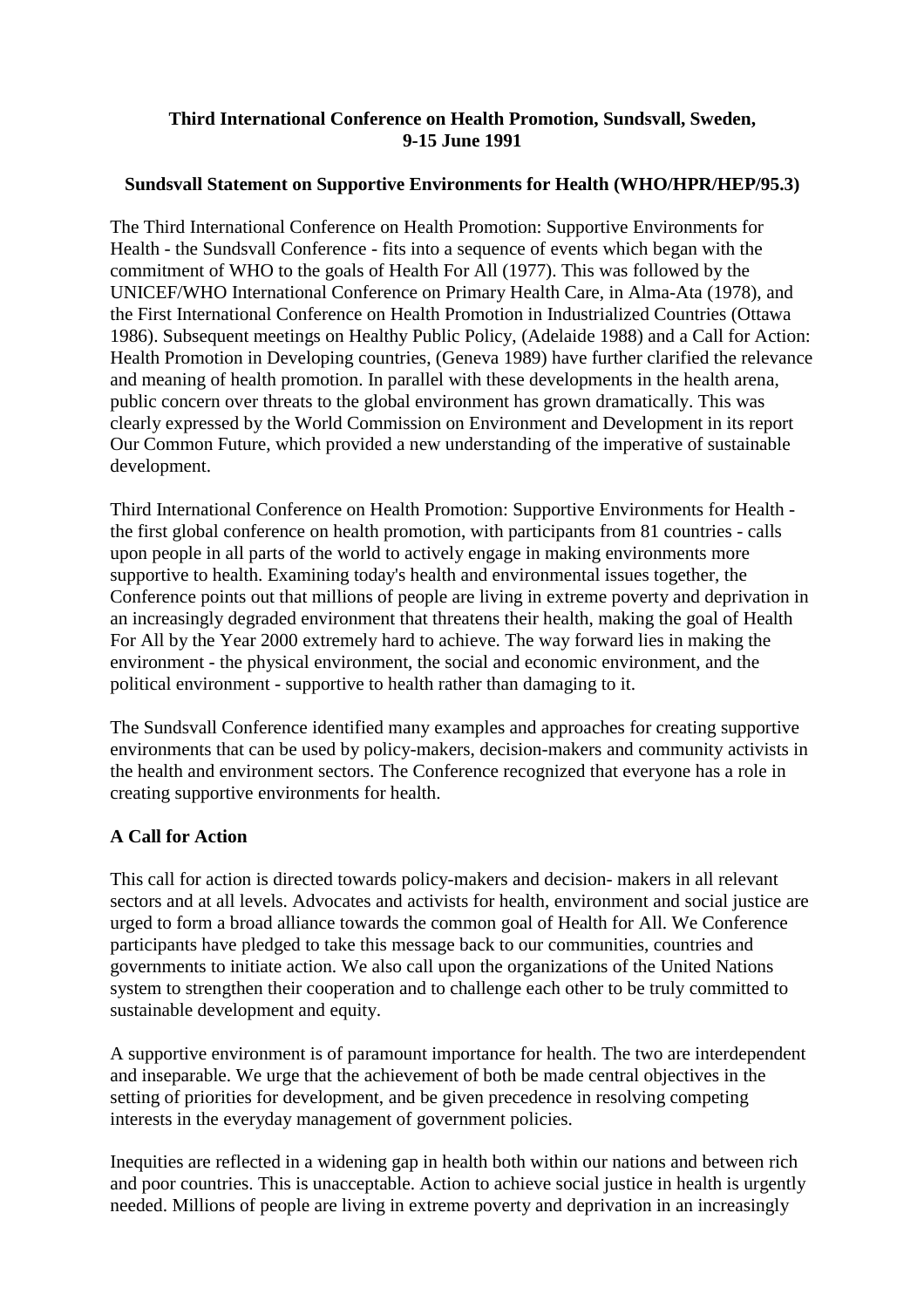degraded environment in both urban and rural areas. An unforeseen and alarming number of people suffer from the tragic consequences for health and well-being of armed conflicts. Rapid population growth is a major threat to sustainable development. People must survive without clean water, adequate food, shelter or sanitation.

Poverty frustrates people's ambitions and their dreams of building a better future, while limited access to political structures undermines the basis for self-determination. For many, education is unavailable or insufficient, or, in its present forms, fails to enable and empower. Millions of children lack access to basic education and have little hope for a better future. Women, the majority of the world's population, are still oppressed. They are sexually exploited and suffer from discrimination in the labour market and many other areas, preventing them from playing a full role in creating supportive environments.

More than a billion people worldwide have inadequate access to essential health care. Health care systems undoubtedly need to be strengthened. The solution to these massive problems lies in social action for health and the resources and creativity of individuals and their communities. Releasing this potential requires a fundamental change in the way we view our health and our environment, and a clear, strong political commitment to sustainable health and environmental policies. The solutions lie beyond the traditional health system.

Initiatives have to come from all sectors that can contribute to the creation of supportive environments for health, and must be acted upon by people in local communities, nationally by government and nongovernmental organizations, and globally through international organizations. Action will predominantly involve such sectors as education, transport, housing and urban development, industrial production and agriculture.

# **Dimensions of Action on Supportive Environments for Health**

In a health context the term supportive environments refers to both the physical and the social aspects of our surroundings. It encompasses where people live, their local community, their home, where they work and play. It also embraces the framework which determines access to resources for living, and opportunities for empowerment. Thus action to create supportive environments has many dimensions: physical, social, spiritual, economic and political. Each of these dimensions is inextricably linked to the others in a dynamic interaction. Action must be coordinated at local, regional, national and global levels to achieve solutions that are truly sustainable.

The Conference highlighted four aspects of supportive environments:

- 1. The social dimension, which includes the ways in which norms, customs and social processes affect health. In many societies traditional social relationships are changing in ways that threaten health, for example, by increasing social isolation, by depriving life of a meaningful coherence and purpose, or by challenging traditional values and cultural heritage.
- 2. The political dimension, which requires governments to guarantee democratic participation in decision-making and the decentralization of responsibilities and resources. It also requires a commitment to human rights, peace, and a shifting of resources from the arms race.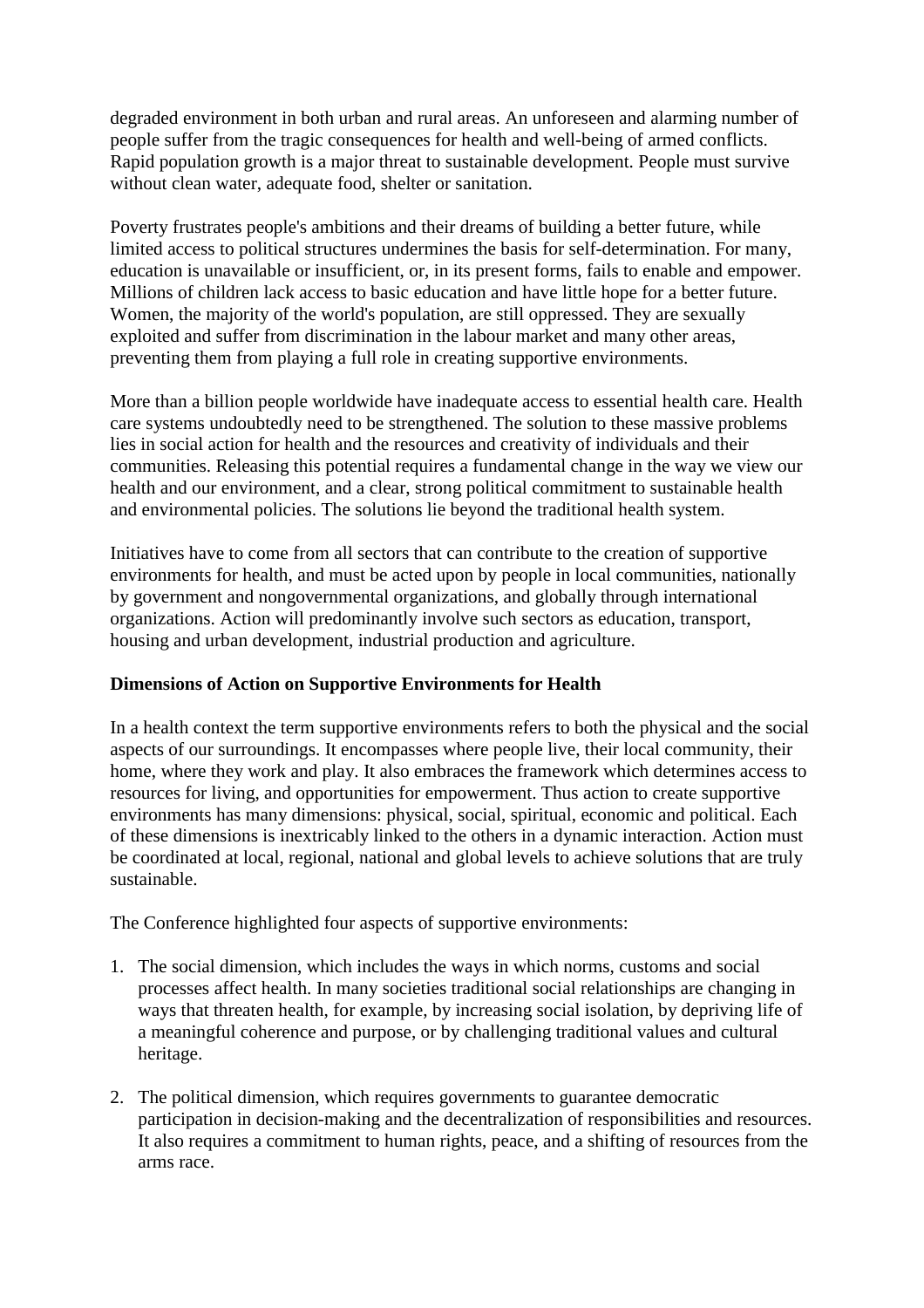- 3. The economic dimension, which requires a re-channelling of resources for the achievement of Health for All and sustainable development, including the transfer of safe and reliable technology.
- 4. The need to recognize and use women's skills and knowledge in all sectors including policy-making, and the economy - in order to develop a more positive infrastructure for supportive environments. The burden of the workload of women should be recognized and shared between men and women. Women's community-based organizations must have a stronger voice in the development of health promotion policies and structures.

# **Proposals for Action**

The Sundsvall Conference believes that proposals to implement the Health for All strategies must reflect two basic principles:

- 1. Equity must be a basic priority in creating supportive environments for health, releasing energy and creative power by including all human beings in this unique endeavour. All policies that aim at sustainable development must be subjected to new types of accountability procedures in order to achieve an equitable distribution of responsibilities and resources. All action and resource allocation must be based on a clear priority and commitment to the very poorest, alleviating the extra hardship borne by the marginalized, minority groups, and people with disabilities. The industrialized world needs to pay the environmental and human debt that has accumulated through exploitation of the developing world.
- 2. Public action for supportive environments for health must recognize the interdependence of all living beings, and must manage all natural resources, taking into account the needs of future generations. Indigenous peoples have a unique spiritual and cultural relationship with the physical environment that can provide valuable lessons for the rest of the world. It is essential, therefore, that indigenous peoples be involved in sustainable development activities, and negotiations be conducted about their rights to land and cultural heritage.

# **It Can be Done: Strenghthening Social Action**

A call for the creation of supportive environments is a practical proposal for public health action at the local level, with a focus on settings for health that allow for broad community involvement and control. Examples from all parts of the world were presented at the Conference in relation to education, food, housing, social support and care, work and transport. They clearly showed that supportive environments enable people to expand their capabilities and develop self-reliance. Further details of these practical proposals are available in the Conference report and handbook.

Using the examples presented, the Conference identified four key public health action strategies to promote the creation of supportive environments at community level.

- 1. Strengthening advocacy through community action, particularly through groups organized by women.
- 2. Enabling communities and individuals to take control over their health and environment through education and empowerment.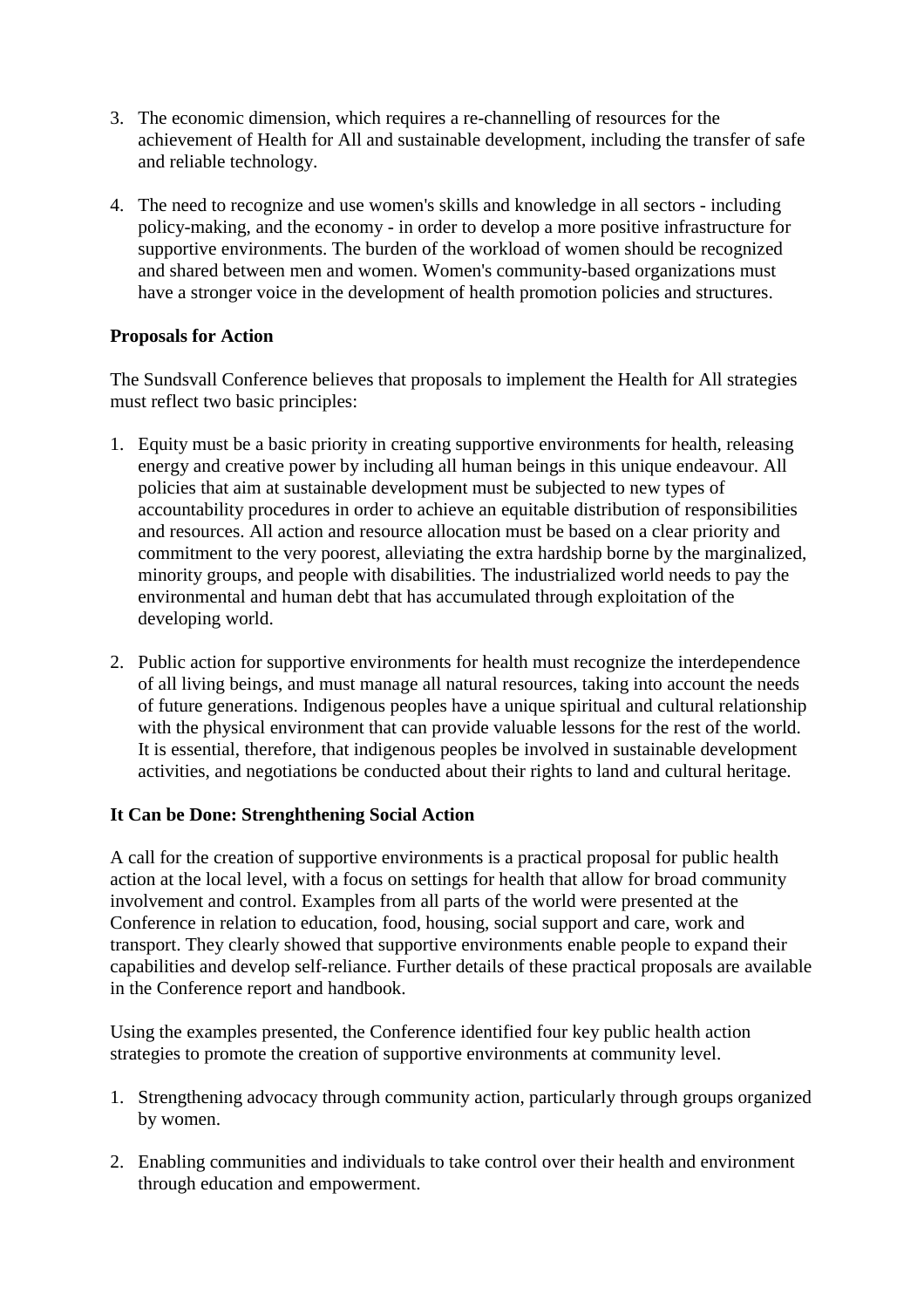- 3. Building alliances for health and supportive environments in order to strengthen the cooperation between health and environmental campaigns and strategies.
- 4. Mediating between conflicting interests in society in order to ensure equitable access to supportive environments for health.

In summary, empowerment of people and community participation were seen as essential factors in a democratic health promotion approach and the driving force for self-reliance and development.

Participants in the Conference recognized, in particular, that education is a basic human right and a key element in bringing about the political, economic and social changes needed to make health a possibility for all. Education should be accessible throughout life and be built on the principle of equity, particularly with respect to culture, social class and gender.

#### **The Global Perspective**

People form an integral part of the earth's ecosystem. Their health is fundamentally interlinked with the total environment. All available information indicates that it will not be possible to sustain the quality of life, for human beings and all living species, without drastic changes in attitudes and behaviour at all levels with regard to the management and preservation of the environment.

Concerted action to achieve a sustainable, supportive environment for health is the challenge of our times.

At the international level, large differences in per capita income lead to inequalities not only in access to health but also in the capacity of societies to improve their situation and sustain a decent quality of life for future generations. Migration from rural to urban areas drastically increases the number of people living in slums, with accompanying problems - including lack of clean water and sanitation.

Political decision-making and industrial development are too often based on short-term planning and economic gains which do not take into account the true costs to people's health and the environment. International debt is seriously draining the scarce resources of the poor countries. Military expenditure is increasing, and war, in addition to causing deaths and disability, is now introducing new forms of ecological vandalism.

Exploitation of the labour force, the exportation and dumping of hazardous substances, particularly in the weaker and poorer nations, and the wasteful consumption of world resources all demonstrate that the present approach to development is in crisis. There is an urgent need to advance towards new ethics and global agreement based on peaceful coexistence to allow for a more equitable distribution and utilization of the earth's limited resources.

# **Achieving Global Accountability**

The Sundsvall Conference calls upon the international community to establish nw mechanisms of health and ecological accountability that build upon the principles of sustainable health development. In practice this requires health and environmental impact statements for major policy and programme initiatives. WHO and UNEP are urged to